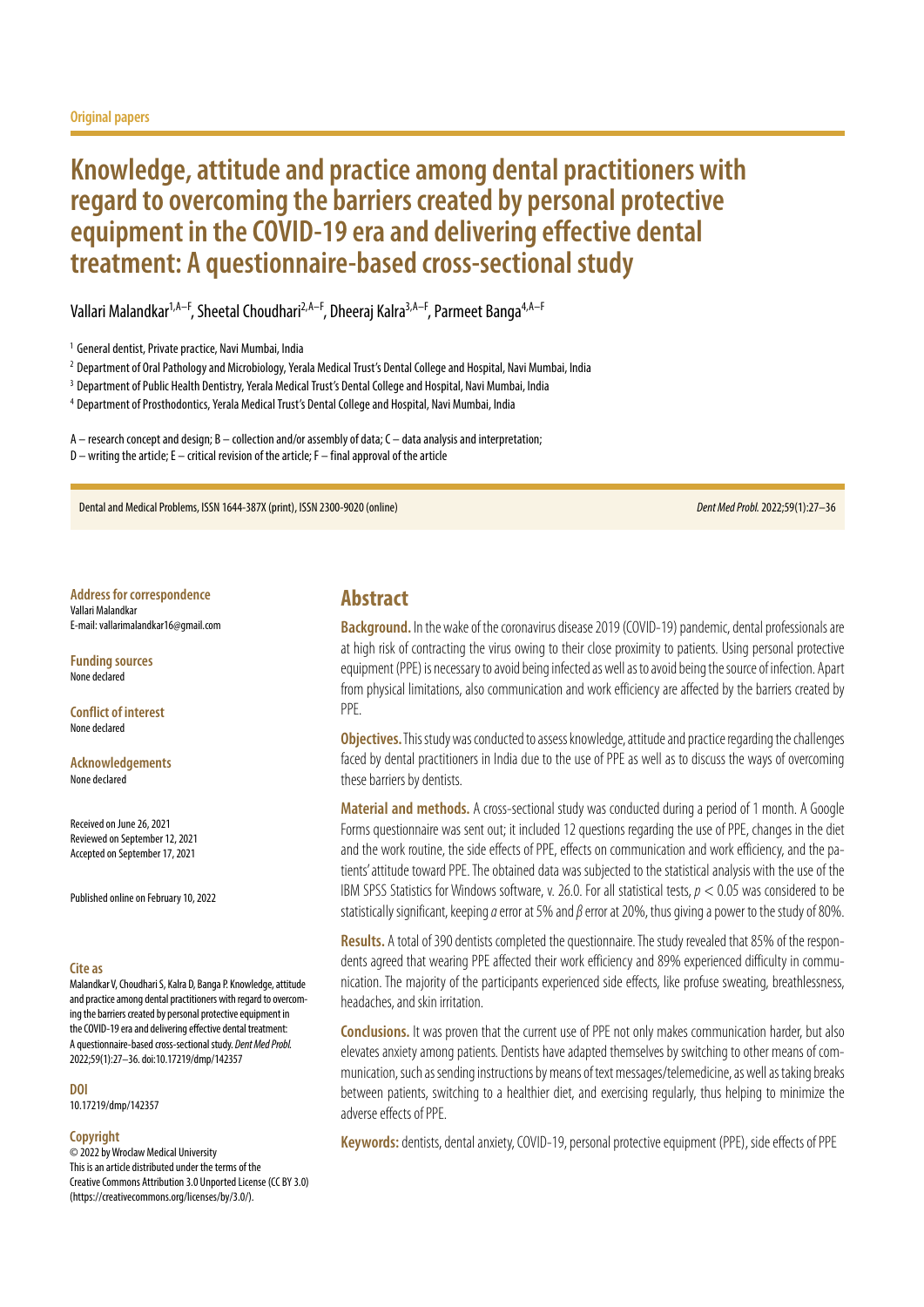## **Introduction**

The coronavirus disease 2019 (COVID-19) pandemic has tremendously affected the dental profession. Dentists are at high risk of contracting and transmitting severe acute respiratory syndrome coronavirus 2 (SARS-CoV-2) that causes COVID-19, alongside paramedics, nurses and other health care workers. The virus is mainly present in the nasopharyngeal and salivary secretions of infected patients, and is spread primarily through respiratory droplets, aerosols and fomites. Dental treatment requires from the dentist to be in close proximity to the patient's mouth and throat, which makes the dental personnel highly exposed to the virus, and contributes to the transmission of the virus to other staff members and patients. Many dental procedures, such as using headpieces and ultrasonic instruments, generate aerosols, increasing the likelihood of spreading the virus, which makes dentistry one of the most high-risk professions.<sup>1</sup> COVID-19 has not only increased the fear of aerosol contamination during dental treatment, but also caused the fear of close contacts.<sup>2</sup> The use of disinfectants and personal protective equipment (PPE) remains imperative for maintaining proper working conditions and preventing further transmission. Personal protective equipment minimizes exposure to the contaminated body fluids, reducing the risk of infection.<sup>3</sup> It creates a physical barrier between the pathogenic organisms and the operator, thus preventing any droplets from settling on the operator's skin. However, dentists are facing a new set of challenges, both physical and mental, from wearing PPE as they adapt to provide quality dental care in the COVID-19 era.

Along with the physical limitations created by PPE, communication is also affected due to the already increased levels of anxiety and stress created during this health care crisis.<sup>4</sup> Understanding the dentist becomes significantly more difficult for patients and the dental assistant due to the added layers of PPE along with the surrounding noise of the compressor, suction, fans, and other equipment. Consequently, it is hard for the patient to follow the operator's instructions during treatment. Personal protective equipment, which includes gloves, gowns, shoe covers, head covers, masks, respirators, face shields, and goggles, hides facial expressions, the main tool for displaying emotions. Smiling, one of the easiest and most pleasing ways to connect with other person, is no longer an option. Masks muffle voices, making it more difficult to catch every word and infer the emotion associated with it. In addition to these barriers, there are several side effects associated with the use of PPE, resulting in physical and emotional exhaustion, which in turn affects the dentist's work efficiency.

This survey focuses on the assessment of the common concerns of practicing dentists in the COVID-19 era and was designed to study the overall effects of PPE on a dental setup.

The aim of the study was to assess the common concerns among dentists related to their practice in the COVID-19 era, to assess their use of PPE on a daily basis, to determine if the pandemic has in any way changed their work routine, and to assess any side effects and difficulty in communication created by the use of PPE.

## **Material and methods**

## **Study settings and participants**

This questionnaire-based cross-sectional study was conducted over a period of 1 month between February 1 and March 5, 2021. The participants consisted of practicing dentists from various parts of India with varying experience, age, sex, and specialty. The study participants were approached by the principal investigator.

### **Sample size**

The sample size was estimated using the OpenEpi software, v. 3.01 ([https://www.openepi.com/Menu/OE\\_Menu.htm](https://www.openepi.com/Menu/OE_Menu.htm)), and the 'sample size for frequency in a population' formula. A *p*-value <0.05 was considered to be statistically significant, keeping *α* error at 5% and *β* error at 20%, thus giving a power to the study of 80%; a total sample size of 390 was derived.

### **Data collection**

A structured, self-explanatory questionnaire was created in English on the Google Forms platform. It consisted of a brief introduction to the study, followed by 2 sections. Section I collected the demographic data, and section II consisted of 12 open- and closed-ended questions regarding the participants' knowledge, attitude and practice with regard to the use of PPE, changes in their diet and work routine, the side effects of PPE, and effects on communication and work efficiency (Table 1). The study participants were approached by the principal investigator via personal connections and the Internet/e-based technologies (e.g., online platforms and e-mail). A pilot study was initially conducted with 10 participants. According to their responses and feedback, the following changes were made:

- the questions were divided into 2 sections section I consisted of questions related to the sociodemographic data, while section II consisted of questions related to the use of PPE in a dental setup;
- multiple option checkboxes were added wherever necessary.

The questionnaire was then sent to the study participants and their responses were kept confidential. Timely reminders were sent as well. Participation was completely voluntary and all the participants could opt out of the study by not completing the questionnaire.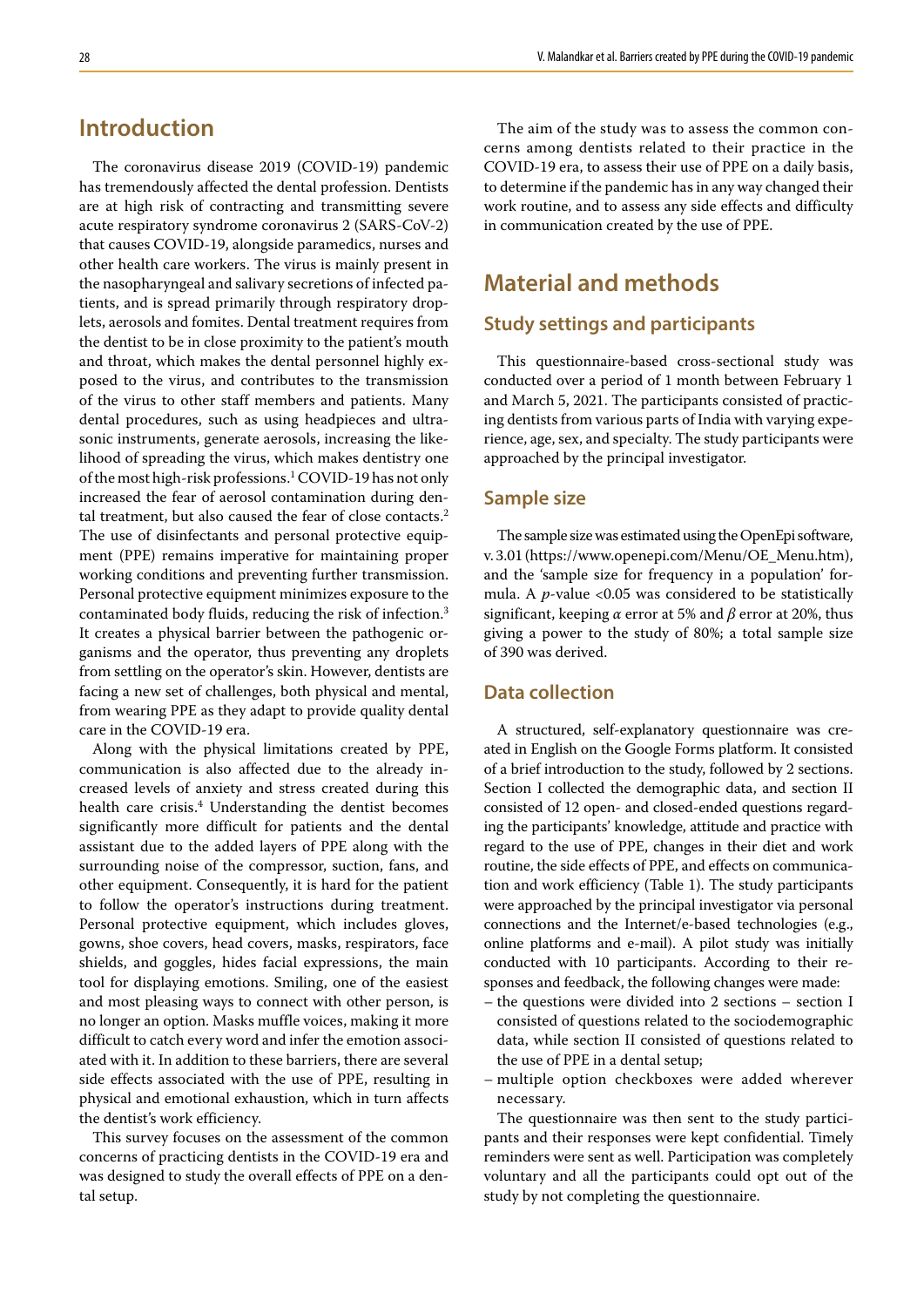#### Table 1. Questionnaire used in the study

|                                                               | No. | Questions                                                               | Answer options                                                                                                                                                                                                                      |  |  |  |  |  |
|---------------------------------------------------------------|-----|-------------------------------------------------------------------------|-------------------------------------------------------------------------------------------------------------------------------------------------------------------------------------------------------------------------------------|--|--|--|--|--|
|                                                               | 1.  | Name                                                                    |                                                                                                                                                                                                                                     |  |  |  |  |  |
|                                                               | 2.  | Age<br>[years]                                                          | a) $20 - 30$<br>b) $31 - 40$<br>c) $41 - 50$<br>d) above 50                                                                                                                                                                         |  |  |  |  |  |
|                                                               | 3.  | Sex                                                                     | a) male<br>b) female                                                                                                                                                                                                                |  |  |  |  |  |
| Section I: Questions related to the sociodemographic data     | 4.  | Specialty                                                               | a) general dentistry<br>b) endodontics<br>c) oral medicine and radiology<br>d) oral pathology<br>e) oral surgery<br>f) orthodontics<br>g) pediatric dentistry<br>h) periodontics<br>i) prosthodontics<br>j) public health dentistry |  |  |  |  |  |
|                                                               | 5.  | Experience<br>[years]                                                   | a) $<$ 5<br>b) $5 - 10$<br>c) $10 - 15$<br>d) $15-20$<br>e) > 20                                                                                                                                                                    |  |  |  |  |  |
|                                                               | 6.  | Type of practice                                                        | a) institution/college<br>b) private clinic<br>c) both                                                                                                                                                                              |  |  |  |  |  |
| setup                                                         | 1.  | What components of<br>PPE do you use most<br>commonly?                  | a) gown<br>b) mask/respirator<br>c) shoe cover<br>d) head cover<br>e) eye protection<br>f) face shield<br>g) all of the above                                                                                                       |  |  |  |  |  |
| Section II: Questions related to the use of PPE in a dental s | 2.  | According to you,<br>which is the most<br>effective mask?               | a) N95 mask<br>b) FFP2 mask<br>c) surgical mask<br>d) respirator                                                                                                                                                                    |  |  |  |  |  |
|                                                               | 2a. | What type of mask<br>do you use?                                        | a) N95 mask<br>b) FFP2 mask<br>c) surgical mask<br>d) respirator                                                                                                                                                                    |  |  |  |  |  |
|                                                               | 3.  | How many times<br>do you remove your<br>PPE during a normal<br>workday? | a) never<br>b) $2-3$ times<br>c) $4-5$ times<br>d) after each patient                                                                                                                                                               |  |  |  |  |  |
|                                                               | 4.  | Do you take lunch/<br>water breaks?                                     | a) yes<br>b) no                                                                                                                                                                                                                     |  |  |  |  |  |

|                                                                   | No.  | Questions                                                                                                                   | Answer options                                                                                                                                                                         |  |  |  |  |  |
|-------------------------------------------------------------------|------|-----------------------------------------------------------------------------------------------------------------------------|----------------------------------------------------------------------------------------------------------------------------------------------------------------------------------------|--|--|--|--|--|
|                                                                   | 5.   | As compared to<br>pre-COVID-19 times,<br>have you changed<br>your food intake<br>pattern?                                   | a) yes<br>b) no                                                                                                                                                                        |  |  |  |  |  |
|                                                                   | 6.   | As compared to pre-<br>COVID-19 times, how<br>have you changed<br>your work routine<br>to accommodate<br>to the use of PPE? | a) reducing working hours<br>b) completing all patients at one go,<br>and then changing PPE<br>c) taking breaks and changing PPE<br>d) reducing the number of workdays<br>e) any other |  |  |  |  |  |
| Section II: Questions related to the use of PPE in a dental setup | 7.   | Has PPE affected<br>your work efficiency?                                                                                   | a) yes<br>b) no                                                                                                                                                                        |  |  |  |  |  |
|                                                                   | 7а.  | If yes, how?                                                                                                                | a) more time being spent per patient<br>b) impaired vision<br>c) feeling of exhaustion/fatique<br>d) any other                                                                         |  |  |  |  |  |
|                                                                   | 8.   | What side effects<br>do you experience<br>due to the use of PPE?                                                            | a) headaches<br>b) breathlessness<br>c) skin irritation/oily skin<br>d) profuse sweating<br>e) hoarse voice<br>f) dry throat<br>g) blocked/stuffy nose<br>h) dry mouth<br>i) any other |  |  |  |  |  |
|                                                                   | 9.   | Do you feel<br>there is difficulty in<br>communication due<br>to the use of PPE?                                            | a) yes<br>b) no                                                                                                                                                                        |  |  |  |  |  |
|                                                                   | 9a.  | If yes, amongst<br>whom?                                                                                                    | a) between the dentist<br>and the patient<br>b) between the dentist<br>and the dental assistant                                                                                        |  |  |  |  |  |
|                                                                   | 9b.  | How do you<br>overcome this?                                                                                                |                                                                                                                                                                                        |  |  |  |  |  |
|                                                                   | 10.  | Do you think the<br>patient is more<br>anxious seeing you<br>in PPF?                                                        | a) yes<br>b) no<br>c) don't know                                                                                                                                                       |  |  |  |  |  |
|                                                                   | 10a. | If yes, what do you<br>do to alleviate the<br>patient's anxiety?                                                            |                                                                                                                                                                                        |  |  |  |  |  |
|                                                                   | 11   | How do you explain<br>the treatment plan<br>to the patient?                                                                 | a) on the dental chair while wearing PPE<br>b) at the front desk after doffing PPE<br>c) by clicking pictures and explaining<br>them to the patient over WhatsApp<br>d) any other      |  |  |  |  |  |
|                                                                   | 12.  | How do you give<br>post-operative<br>instructions<br>and medications<br>to the patient?                                     | a) on the dental chair while wearing PPE<br>b) at the front desk,<br>by the receptionist<br>c) over phone/WhatsApp<br>d) any other                                                     |  |  |  |  |  |

PPE – personal protective equipment; COVID-19 – coronavirus disease 2019.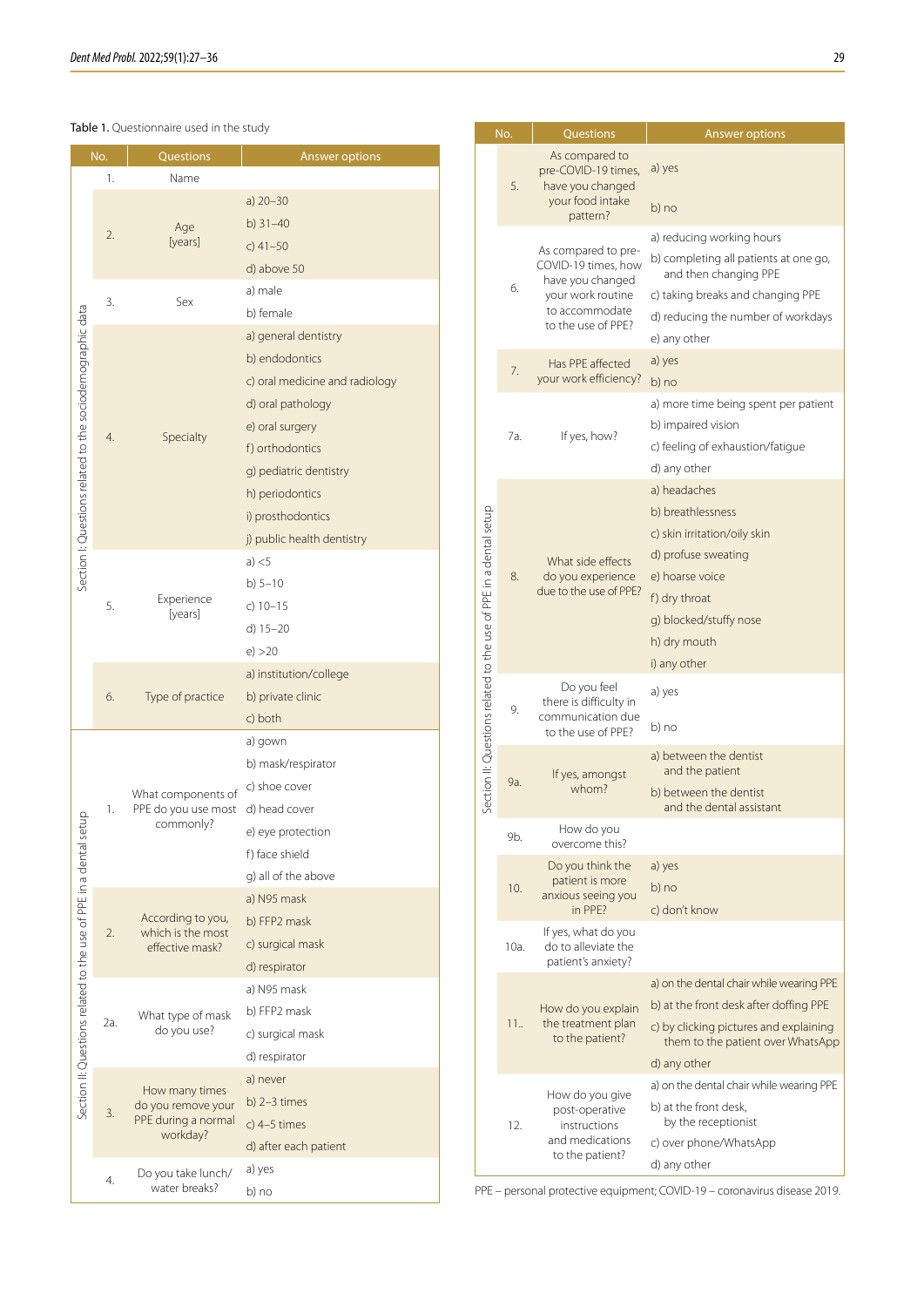## **Statistical analysis**

The data was compiled in a Microsoft Office Excel spreadsheet (v. 2019; Microsoft Corporation, Redmond, USA). The data was subjected to the statistical analysis with the use of the IBM SPSS Statistics for Windows software, v. 26.0 (IBM Corp., Armonk, USA). Descriptive statistics like number and percentage (*n* (%)) were used for categorical data. Numerical data was expressed as mean and standard deviation (*M* ±*SD*). The comparison of frequencies for the categories of variables between the groups was made using the  $\chi^2$  test. For all statistical tests,  $p < 0.05$  was considered to be statistically significant, keeping *α* error at 5% and *β* error at 20%, thus giving a power to the study of 80%.

## **Results**

This survey had a sample size of 390 dentists who completed the questionnaire (201 general dentists and 189 specialists). More than half of the participants ( $n = 273$ ; 70.00%) were between 20 and 30 years of age, with 269 (68.97%) having worked less than 5 years. Among all the participants, 158 (40.51%) were male and 232 (59.49%) were female. A total of 174 (44.62%) respondents were practicing at an institution/college and 104 (26.67%) were practicing at a private clinic. The distribution of specialists was as follows: 45 prosthodontists; 33 orthodontists; 23 pedodontists; 19 endodontists; 18 oral pathologists; 15 oral surgeons; 15 periodontists; 14 radiologists, and 7 public health dentists. These details are presented in Table 2.

Approximately ⅓ of the participants (*n* = 142; 36.41%) used a gown, a mask/respirator, a head cover/hood, and a face shield as part of their PPE on a daily basis. Among the respondents, 283 (72.56%) agreed that N95 masks were the most effective ones, and 224 (57.44%) used an N95 mask regularly. It was found that 163 (41.79%) of the participants removed their PPE 2–3 times a day, while 109 (27.95%) never removed their PPE during a normal workday.

As per the responses recorded, 133 (34.10%) participants did not take any lunch/water breaks between patients. As compared to pre-COVID times, 117 (30.00%) respondents changed their food intake pattern. The survey found that 40 (10.26%) dentists decided to have healthier foods, such as freshly prepared home-cooked meals, including vegetables, fruits and eggs (i.e., a fibrous, proteinaceous, vitamin-rich diet). There were 30 (7.69%) who answered that they skipped meals or had delayed meals, whereas 28 (7.18%) maintained a strict diet routine and hygiene, and avoided in-between snacking.

According to 331 (84.87%) participants, wearing PPE had affected their work efficiency, while 59 (15.13%) responded that it had not. Just over ⅓ of the participants

| Table 2. Demographic details of the participants ( $N = 390$ ) |  |  |
|----------------------------------------------------------------|--|--|
|                                                                |  |  |

|                       |                                                                                                                                                                                                                                                                                                                                                                                                                                                                                                                                                                                                                                                                                                                | n(%)        |
|-----------------------|----------------------------------------------------------------------------------------------------------------------------------------------------------------------------------------------------------------------------------------------------------------------------------------------------------------------------------------------------------------------------------------------------------------------------------------------------------------------------------------------------------------------------------------------------------------------------------------------------------------------------------------------------------------------------------------------------------------|-------------|
|                       | $20 - 30$                                                                                                                                                                                                                                                                                                                                                                                                                                                                                                                                                                                                                                                                                                      | 273 (70.00) |
| Age                   | Demographic details<br>$31 - 40$<br>67 (17.18)<br>$41 - 50$<br>26 (6.67)<br>above 50<br>24(6.15)<br>male<br>158 (40.51)<br>female<br>232 (59.49)<br>< 5<br>269 (68.97)<br>$5 - 10$<br>49 (12.56)<br>$10 - 15$<br>30 (7.69)<br>$15 - 20$<br>10(2.56)<br>>20<br>32 (8.21)<br>general dentistry<br>201 (51.54)<br>prosthodontics<br>45 (11.53)<br>orthodontics<br>33 (8.46)<br>pediatric dentistry<br>23 (5.90)<br>endodontics<br>19 (4.87)<br>oral pathology<br>18(4.61)<br>oral surgery<br>15(3.85)<br>periodontics<br>15(3.85)<br>oral medicine and radiology<br>14 (3.59)<br>public health dentistry<br>7(1.79)<br>institution/college<br>174 (44.62)<br>private clinic<br>104 (26.67)<br>both<br>112 (28.71) |             |
| [years]               |                                                                                                                                                                                                                                                                                                                                                                                                                                                                                                                                                                                                                                                                                                                |             |
|                       |                                                                                                                                                                                                                                                                                                                                                                                                                                                                                                                                                                                                                                                                                                                |             |
| Sex                   |                                                                                                                                                                                                                                                                                                                                                                                                                                                                                                                                                                                                                                                                                                                |             |
|                       |                                                                                                                                                                                                                                                                                                                                                                                                                                                                                                                                                                                                                                                                                                                |             |
|                       |                                                                                                                                                                                                                                                                                                                                                                                                                                                                                                                                                                                                                                                                                                                |             |
|                       |                                                                                                                                                                                                                                                                                                                                                                                                                                                                                                                                                                                                                                                                                                                |             |
| Experience<br>[years] |                                                                                                                                                                                                                                                                                                                                                                                                                                                                                                                                                                                                                                                                                                                |             |
|                       |                                                                                                                                                                                                                                                                                                                                                                                                                                                                                                                                                                                                                                                                                                                |             |
|                       |                                                                                                                                                                                                                                                                                                                                                                                                                                                                                                                                                                                                                                                                                                                |             |
|                       |                                                                                                                                                                                                                                                                                                                                                                                                                                                                                                                                                                                                                                                                                                                |             |
|                       |                                                                                                                                                                                                                                                                                                                                                                                                                                                                                                                                                                                                                                                                                                                |             |
|                       |                                                                                                                                                                                                                                                                                                                                                                                                                                                                                                                                                                                                                                                                                                                |             |
|                       |                                                                                                                                                                                                                                                                                                                                                                                                                                                                                                                                                                                                                                                                                                                |             |
| Specialty             |                                                                                                                                                                                                                                                                                                                                                                                                                                                                                                                                                                                                                                                                                                                |             |
|                       |                                                                                                                                                                                                                                                                                                                                                                                                                                                                                                                                                                                                                                                                                                                |             |
|                       |                                                                                                                                                                                                                                                                                                                                                                                                                                                                                                                                                                                                                                                                                                                |             |
|                       |                                                                                                                                                                                                                                                                                                                                                                                                                                                                                                                                                                                                                                                                                                                |             |
|                       |                                                                                                                                                                                                                                                                                                                                                                                                                                                                                                                                                                                                                                                                                                                |             |
|                       |                                                                                                                                                                                                                                                                                                                                                                                                                                                                                                                                                                                                                                                                                                                |             |
|                       |                                                                                                                                                                                                                                                                                                                                                                                                                                                                                                                                                                                                                                                                                                                |             |
| Type of practice      |                                                                                                                                                                                                                                                                                                                                                                                                                                                                                                                                                                                                                                                                                                                |             |
|                       |                                                                                                                                                                                                                                                                                                                                                                                                                                                                                                                                                                                                                                                                                                                |             |

*n* – number.

(*n* = 137; 35.13%) had to spend more time per patient, had their vision impaired and felt exhaustion. It was found that 89% of the respondents had difficulty in communication due to the use of PPE, while 11% stated that they had no difficulty. Among the participants, 38% responded to the open-ended question on how they overcome this difficulty in communication. For 21.54% of the dentists, this involved repeating loudly, 9.74% preferred other means of communication (like providing instructions via text messages or calls, writing on a piece of paper, or using a microphone with a small speaker), 4.62% preferred communicating before/after the procedure, and 2.56% removed the mask or the face shield for a moment. Among the respondents, 28% agreed that the patient seemed more anxious upon seeing the dentist in PPE. When asked how they alleviate this anxiety, 41 (10.51%) stated that they had a conversation and reassured the patient, 23 (5.90%) explained the importance of wearing PPE to the patient and 14 (3.59%) lightened the mood with a joke. The majority of the participants  $(n = 231; 59.23%)$  responded that they explained the treatment plan and gave post-operative instructions to the patient on the dental chair while wearing their PPE, 84 (21.54%) provided this information at the front desk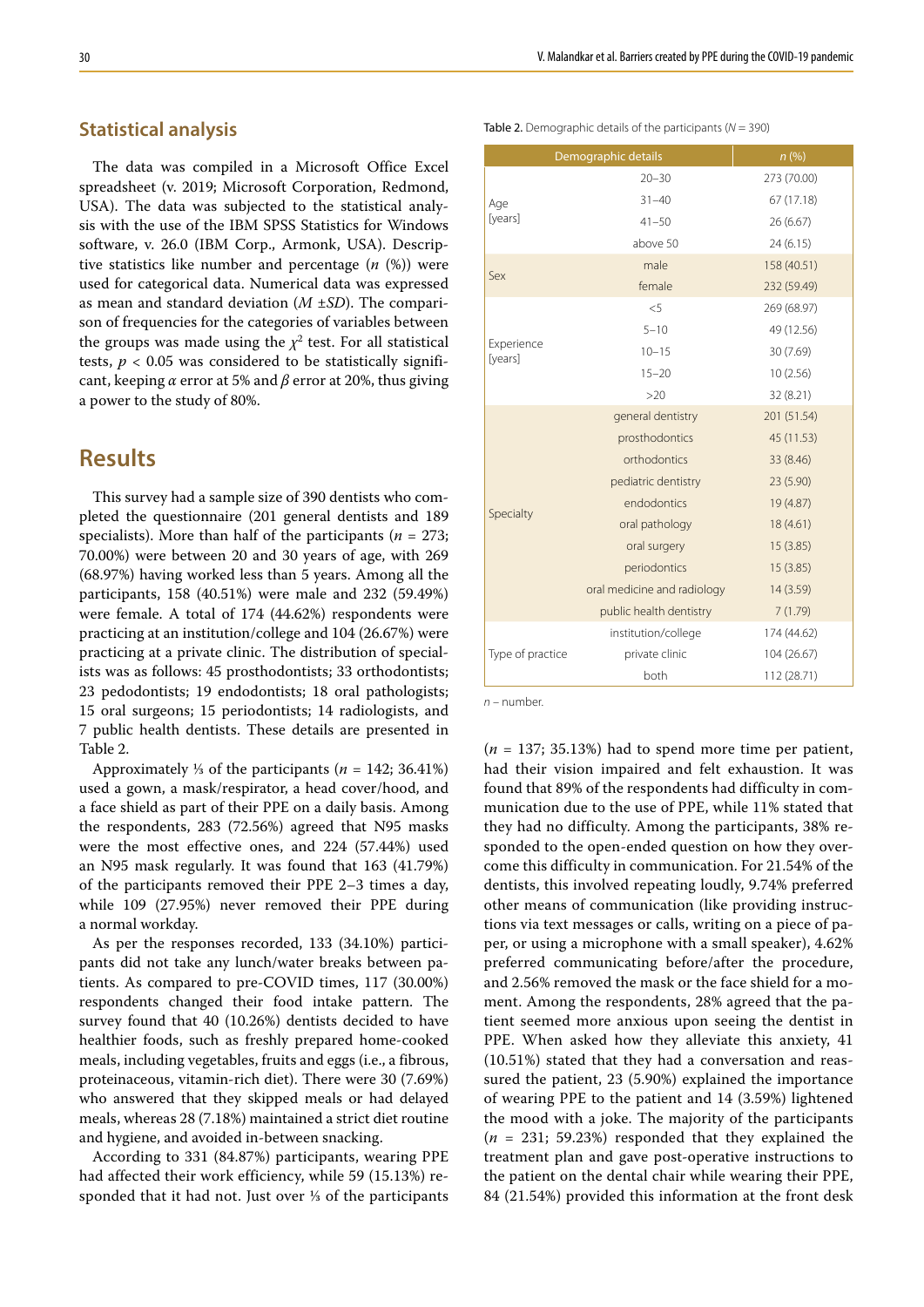after doffing their PPE, and some used a mobile phone/ WhatsApp. These results are presented in Table 3.

Highly statistically significant differences were observed in the response rates for certain categories  $(p < 0.010)$ , with higher frequencies for the response 'female' (Table 4), for the participants falling within the age group of 20–30 years (Table 5) and for the participants working in the institutional/dental hospital type of practice (Table 6). When the response rates were compared with regard to the number of years of experience, there was a higher frequency for the participants with less than 5 years of experience  $(p < 0.010)$  (Table 7). When comparing specialties, there was a statistically higher response rate from the participants practicing as general dentists (*p* < 0.010) (Table 8).

Figure 1 presents the responses regarding side effects: 287 participants experienced profuse sweating; 203 participants experienced breathlessness; 168 participants suffered from headaches; 145 participants had a dry mouth; 113 participants experienced a dry throat; 111 respondents experienced skin irritation or oily skin; 83 participants had a blocked/stuffy nose; and 28 participants experienced a hoarse voice.



Fig. 1. Side effects of personal protective equipment (PPE)

| Question                                                          | Response                                                                                                                                      | n(%)        |
|-------------------------------------------------------------------|-----------------------------------------------------------------------------------------------------------------------------------------------|-------------|
|                                                                   | gown, mask/respirator, head cover/hood, face shield                                                                                           | 142 (36.41) |
| What components of PPE do you use most commonly?                  | gown, mask/respirator, face shield                                                                                                            | 100 (25.64) |
|                                                                   | all of the above                                                                                                                              | 102 (26.15) |
|                                                                   | N95 mask                                                                                                                                      | 283 (72.56) |
| According to you, which is the most effective mask?               | respirator                                                                                                                                    | 85 (21.79)  |
| What type of mask do you use?                                     | N95 mask                                                                                                                                      | 224 (57.44) |
|                                                                   | N95 mask, surgical mask                                                                                                                       | 98 (25.13)  |
|                                                                   | never                                                                                                                                         | 109 (27.95) |
| How many times do you remove your PPE during<br>a normal workday? | $2-3$ times                                                                                                                                   | 163 (41.79) |
|                                                                   | after each patient                                                                                                                            | 98 (25.13)  |
|                                                                   | healthier foods, like freshly prepared home-cooked meals, including vegetables,<br>fruits, eggs (a fibrous, proteinaceous, vitamin-rich diet) | 40 (10.26)  |
| As compared to pre-COVID-19 times, how have you                   | prefer having food at home and not at the clinic                                                                                              | 19 (4.87)   |
| changed your food intake pattern?                                 | skipping meals or having delayed meals                                                                                                        | 30 (7.69)   |
|                                                                   | maintaining strict routine and hygiene, avoiding in-between snacking                                                                          | 28 (7.18)   |
| As compared to pre-COVID-19 times, how have you                   | reducing working hours                                                                                                                        | 118 (30.26) |
| changed your work routine to accommodate to                       | completing all patients at one go, and then changing PPE                                                                                      | 127 (32.56) |
| the use of PPE?                                                   | taking breaks and changing PPE                                                                                                                | 105 (26.9)2 |
| How has PPE affected your work efficiency?                        | more time being spent per patient, impaired vision, feeling of exhaustion/fatigue                                                             | 137 (35.13) |
| Amongst whom do you feel difficulty<br>in communication the most? | between the dentist and the patient, between the dentist and the dental assistant                                                             | 208 (53.33) |
|                                                                   | repeating loudly                                                                                                                              | 84 (21.54)  |
| How do you overcome this?                                         | other means of communication                                                                                                                  | 38 (9.74)   |
|                                                                   | removing the mask or the face shield for a moment                                                                                             | 10(2.56)    |
|                                                                   | having a conversation and reassuring the patient                                                                                              | 41 (10.51)  |
| What do you do to alleviate the patient's anxiety?                | explaining the importance of wearing PPE                                                                                                      | 23 (5.90)   |
|                                                                   | lightening the mood by cracking a joke                                                                                                        | 14(3.59)    |
| How do you explain the treatment plan and provide                 | on the dental chair while wearing PPE                                                                                                         | 231 (59.23) |
| post-operative instructions to the patient?                       | at the front desk after doffing PPE                                                                                                           | 84 (21.54)  |

Table 3. Overall responses to the questionnaire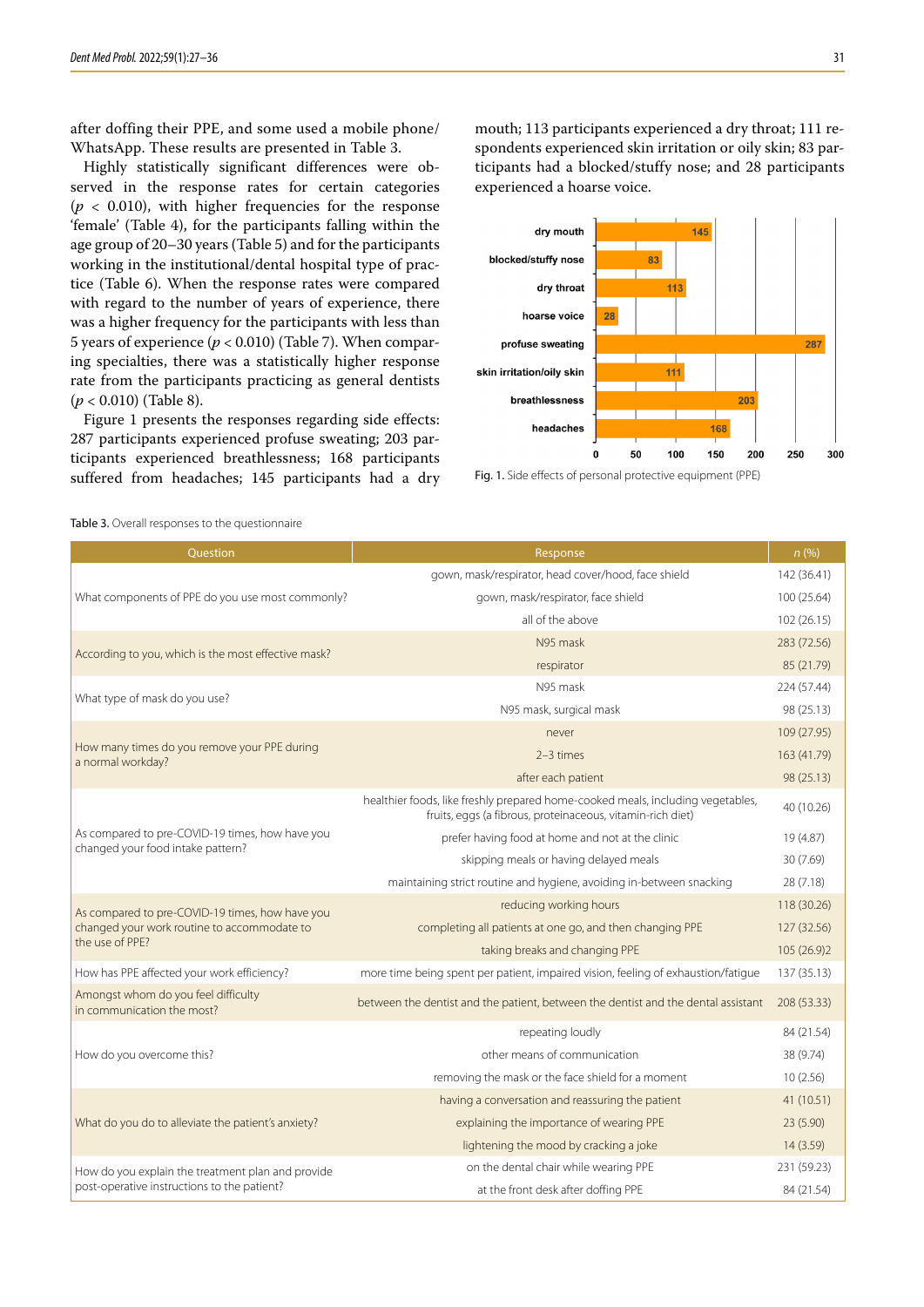#### Table 4. Comparison of the responses according to sex

|                                                     |                                                                                           | Sex    |      |              |            |
|-----------------------------------------------------|-------------------------------------------------------------------------------------------|--------|------|--------------|------------|
| Ouestion                                            | Response                                                                                  | female | male | <b>Total</b> | $p$ -value |
| What components of PPE do you use                   | gown, mask/respirator, head cover/hood, face shield                                       | 86     | 56   | 142          | $< 0.010*$ |
| most commonly?                                      | all of the above                                                                          | 60     | 42   | 102          |            |
| According to you, which is the most                 | N95 mask                                                                                  | 183    | 100  | 283          | $< 0.010*$ |
| effective mask?                                     | respirator                                                                                | 42     | 43   | 85           |            |
| What type of mask do you use?                       | N95 mask                                                                                  | 133    | 91   | 224          | $< 0.010*$ |
|                                                     | N95 mask, surgical mask                                                                   | 66     | 32   | 98           |            |
| How many times do you remove your PPE               | never                                                                                     | 65     | 44   | 109          | $< 0.010*$ |
| during a normal workday?                            | $2-3$ times                                                                               | 107    | 56   | 163          |            |
|                                                     | reducing working hours                                                                    | 71     | 47   | 118          |            |
| you changed your work routine to accommodate        | completing all patients at one go, and then changing PPE                                  | 68     | 59   | 127          | $< 0.010*$ |
| to the use of PPE?                                  | As compared to pre-COVID-19 times, how have<br>taking breaks and changing PPE<br>68<br>37 |        |      |              |            |
| How has PPE affected your work efficiency?          | more time being spent per patient, impaired vision,<br>feeling of exhaustion/fatigue      | 98     | 39   | 137          | $< 0.010*$ |
| How do you overcome difficulty                      | repeating loudly                                                                          | 46     | 38   | 84           | $< 0.010*$ |
| in communication?                                   | other means of communication                                                              | 20     | 18   | 38           |            |
|                                                     | having a conversation and reassuring the patient                                          | 28     | 13   | 41           | $< 0.010*$ |
| What do you do to alleviate the patient's anxiety?  | explaining the importance of wearing PPE                                                  | 14     | 23   |              |            |
| How do you explain the treatment plan and           | on the dental chair while wearing PPE                                                     | 127    | 104  | 231          |            |
| provide post-operative instructions to the patient? | at the front desk after doffing PPE                                                       | 54     | 30   | 84           | $< 0.010*$ |

Data presented as number (*n*). \* statistically significant.

#### Table 5. Comparison of the responses according to age

| Ouestion                                                                         | Response                                                                             |           |                | Age<br>[years] | <b>Total</b>   | $p$ -value |            |  |
|----------------------------------------------------------------------------------|--------------------------------------------------------------------------------------|-----------|----------------|----------------|----------------|------------|------------|--|
|                                                                                  |                                                                                      | $20 - 30$ | $31 - 40$      | $41 - 50$      | above 50       |            |            |  |
| What components of PPE do you use<br>most commonly?                              | gown, mask/respirator, head cover/hood,<br>face shield                               |           | 22             | $\overline{4}$ | 11             | 142        | $< 0.010*$ |  |
|                                                                                  | all of the above                                                                     | 57        | 23             | 18             | $\overline{4}$ | 102        |            |  |
| According to you, which is the most                                              | N95 mask                                                                             | 205       | 49             | 18             | 11             | 283        | $< 0.010*$ |  |
| effective mask?                                                                  | respirator                                                                           | 51        | 17             | 8              | 9              | 85         |            |  |
| What type of mask do you use?                                                    | N95 mask                                                                             | 133       | 56             | 24             | 11             | 224        | $< 0.010*$ |  |
|                                                                                  | N95 mask, surgical mask                                                              | 89        | $\overline{1}$ | $\mathbf{0}$   | 8              | 98         |            |  |
| How many times do you remove your                                                | never                                                                                | 72        | 25             | 8              | $\overline{4}$ | 109        | $< 0.010*$ |  |
| PPE during a normal workday?                                                     | $2-3$ times                                                                          | 112       | 21             | 19             | 11             | 163        |            |  |
| As compared to pre-COVID-19 times,                                               | reducing working hours                                                               | 67        | 30             | 16             | 5              | 118        |            |  |
| how have you changed your work<br>routine to accommodate to the use              | completing all patients at one go, and then<br>changing PPE                          | 94        | 12             | 9              | 12             | 127        | $< 0.010*$ |  |
| of PPF?                                                                          | taking breaks and changing PPE                                                       | 84        | 14             | 2              | 5              | 105        |            |  |
| How has PPE affected your<br>work efficiency?                                    | more time being spent per patient, impaired<br>vision, feeling of exhaustion/fatigue | 113       | 16             | 6              | $\overline{2}$ | 137        | $< 0.010*$ |  |
| How do you overcome difficulty                                                   | repeating loudly                                                                     | 49        | 22             | 4              | 9              | 84         | $< 0.010*$ |  |
| in communication?                                                                | other means of communication                                                         | 21        | 8              | 8              |                | 38         |            |  |
| What do you do to alleviate the patient's<br>anxiety?                            | having a conversation and reassuring<br>the patient                                  | 34        | 5              | $\overline{2}$ | $\overline{0}$ | 41         | $< 0.010*$ |  |
|                                                                                  | explaining the importance of wearing PPE                                             | 11        | 8              | $\overline{4}$ | $\overline{0}$ | 23         |            |  |
| How do you explain the treatment plan<br>and provide post-operative instructions | on the dental chair while wearing PPE                                                | 155       | 43             | 16             | 17             | 231        | $< 0.010*$ |  |
| to the patient?                                                                  | at the front desk after doffing PPE                                                  | 64        | 14             | 2              | 4              | 84         |            |  |

Data presented as number (*n*). \* statistically significant.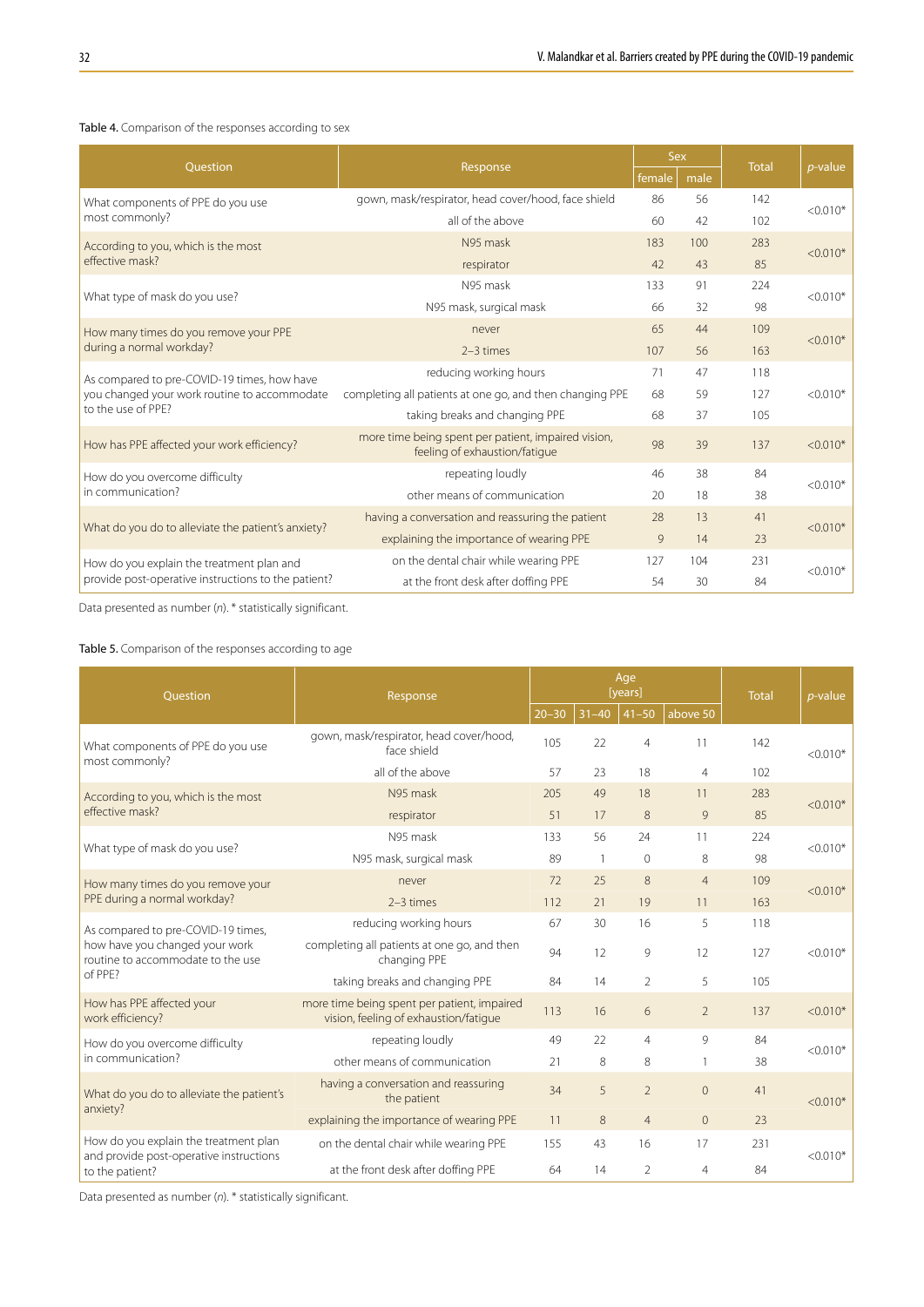#### Table 6. Comparison of the responses according to type of practice

|                                                                                  |                                                                                      |                         | Type of practice  |      |              |            |  |  |  |
|----------------------------------------------------------------------------------|--------------------------------------------------------------------------------------|-------------------------|-------------------|------|--------------|------------|--|--|--|
| Question                                                                         | Response                                                                             | institution/<br>college | private<br>clinic | both | <b>Total</b> | $p$ -value |  |  |  |
| What components of PPE do you use                                                | gown, mask/respirator, head cover/hood, face shield                                  | 75                      | 29                | 38   | 142          | $< 0.010*$ |  |  |  |
| most commonly?                                                                   | all of the above                                                                     | 38                      | 26                | 38   | 102          |            |  |  |  |
| According to you, which is the most                                              | N95 mask                                                                             | 141                     | 63                | 79   | 283          | $< 0.010*$ |  |  |  |
| effective mask?                                                                  | respirator                                                                           | 22                      | 34                | 29   | 85           |            |  |  |  |
|                                                                                  | N95 mask                                                                             | 87                      | 59                | 78   | 224          |            |  |  |  |
| What type of mask do you use?                                                    | N95 mask, surgical mask                                                              | 51                      | 35                | 12   | 98           | $< 0.010*$ |  |  |  |
| How many times do you remove your                                                | never                                                                                | 31                      | 33                | 45   | 109          | $< 0.010*$ |  |  |  |
| PPE during a normal workday?                                                     | $2-3$ times                                                                          | 74                      | 57                | 32   | 163          |            |  |  |  |
| As compared to pre-COVID-19 times,                                               | reducing working hours                                                               | 50                      | 30                | 38   | 118          |            |  |  |  |
| how have you changed your work<br>routine to accommodate to the use              | completing all patients at one go, and then<br>changing PPE                          | 42                      | 53                | 32   | 127          | $< 0.010*$ |  |  |  |
| of PPE?                                                                          | taking breaks and changing PPE                                                       | 64                      | 15                | 26   | 105          |            |  |  |  |
| How has PPE affected your<br>work efficiency?                                    | more time being spent per patient, impaired<br>vision, feeling of exhaustion/fatique | 83                      | 28                | 26   | 137          | $< 0.010*$ |  |  |  |
| How do you overcome difficulty                                                   | repeating loudly                                                                     | 21                      | 32                | 31   | 84           | $< 0.010*$ |  |  |  |
| in communication?                                                                | other means of communication                                                         | 14                      | 12                | 12   | 38           |            |  |  |  |
| What do you do to alleviate the patient's                                        | having a conversation and reassuring the patient                                     | 20                      | 9                 | 12   | 41           | $< 0.010*$ |  |  |  |
| anxiety?                                                                         | explaining the importance of wearing PPE                                             | 7                       | 6                 | 10   | 23           |            |  |  |  |
| How do you explain the treatment plan<br>and provide post-operative instructions | on the dental chair while wearing PPE                                                | 86                      | 82                | 63   | 231          | $< 0.010*$ |  |  |  |
| to the patient?                                                                  | at the front desk after doffing PPE                                                  | 42                      | 16                | 26   | 84           |            |  |  |  |

Data presented as number (*n*). \* statistically significant.

Table 7. Comparison of the responses according to the number of years of experience

| Ouestion                                                            | Response                                                                             |     |                   | Experience<br>[years] | <b>Total</b>             | $p$ -value     |     |            |  |
|---------------------------------------------------------------------|--------------------------------------------------------------------------------------|-----|-------------------|-----------------------|--------------------------|----------------|-----|------------|--|
|                                                                     |                                                                                      |     | $\overline{5-10}$ | $10-15$   15-20       |                          | $>20$          |     |            |  |
| What components of PPE do you                                       | gown, mask/respirator, head cover/hood, face shield                                  | 101 | 21                | 8                     | $\overline{1}$           | 11             | 142 | $< 0.010*$ |  |
| use most commonly?                                                  | all of the above                                                                     | 57  | 15                | 10                    | 8                        | 12             | 102 |            |  |
| According to you, which is                                          | N95 mask                                                                             | 205 | 31                | 22                    | 6                        | 19             | 283 | $< 0.010*$ |  |
| the most effective mask?                                            | respirator                                                                           | 47  | 19                | 6                     | $\overline{4}$           | 9              | 85  |            |  |
| What type of mask do you use?                                       | N95 mask                                                                             | 139 | 30                | 28                    | 8                        | 19             | 224 | $< 0.010*$ |  |
|                                                                     | N95 mask, surgical mask                                                              | 82  | 8                 | $\Omega$              | $\Omega$                 | 8              | 98  |            |  |
| How many times do you remove                                        | never                                                                                | 68  | 23                | 6                     | $\overline{\phantom{0}}$ | 10             | 109 | $< 0.010*$ |  |
| your PPE during a normal workday?                                   | $2-3$ times                                                                          | 116 | 14                | 16                    | $\overline{4}$           | 13             | 163 |            |  |
| As compared to pre-COVID-19                                         | reducing working hours                                                               | 69  | 18                | 16                    | 8                        | $\overline{7}$ | 118 |            |  |
| times, how have you changed your<br>work routine to accommodate to  | completing all patients at one go, and then<br>changing PPE                          | 88  | 16                | $\overline{2}$        | $\overline{2}$           | 19             | 127 | $< 0.010*$ |  |
| the use of PPE?                                                     | taking breaks and changing PPE                                                       | 84  | 10                | 6                     | $\Omega$                 | 5              | 105 |            |  |
| How has PPE affected your<br>work efficiency?                       | more time being spent per patient, impaired<br>vision, feeling of exhaustion/fatique | 105 | 22                | 6                     | $\overline{0}$           | $\overline{4}$ | 137 | $< 0.010*$ |  |
| How do you overcome difficulty                                      | repeating loudly                                                                     | 41  | 17                | 15                    | $\overline{0}$           | 11             | 84  | $< 0.010*$ |  |
| in communication?                                                   | other means of communication                                                         | 24  | 3                 | 6                     | $\mathbf{0}$             | 5              | 38  |            |  |
| What do you do to alleviate                                         | having a conversation and reassuring the patient                                     | 34  | $\mathfrak{D}$    | 3                     | $\Omega$                 | $\mathfrak{D}$ | 41  | $< 0.010*$ |  |
| the patient's anxiety?                                              | explaining the importance of wearing PPE                                             | 13  | $\overline{2}$    | 6                     | $\overline{2}$           | $\Omega$       | 23  |            |  |
| How do you explain the treatment<br>plan and provide post-operative | on the dental chair while wearing PPE                                                | 157 | 27                | 16                    | 8                        | 23             | 231 | $< 0.010*$ |  |
| instructions to the patient?                                        | at the front desk after doffing PPE                                                  | 60  | 14                | 6                     | $\Omega$                 | $\overline{4}$ | 84  |            |  |

Data presented as number (*n*). \* statistically significant.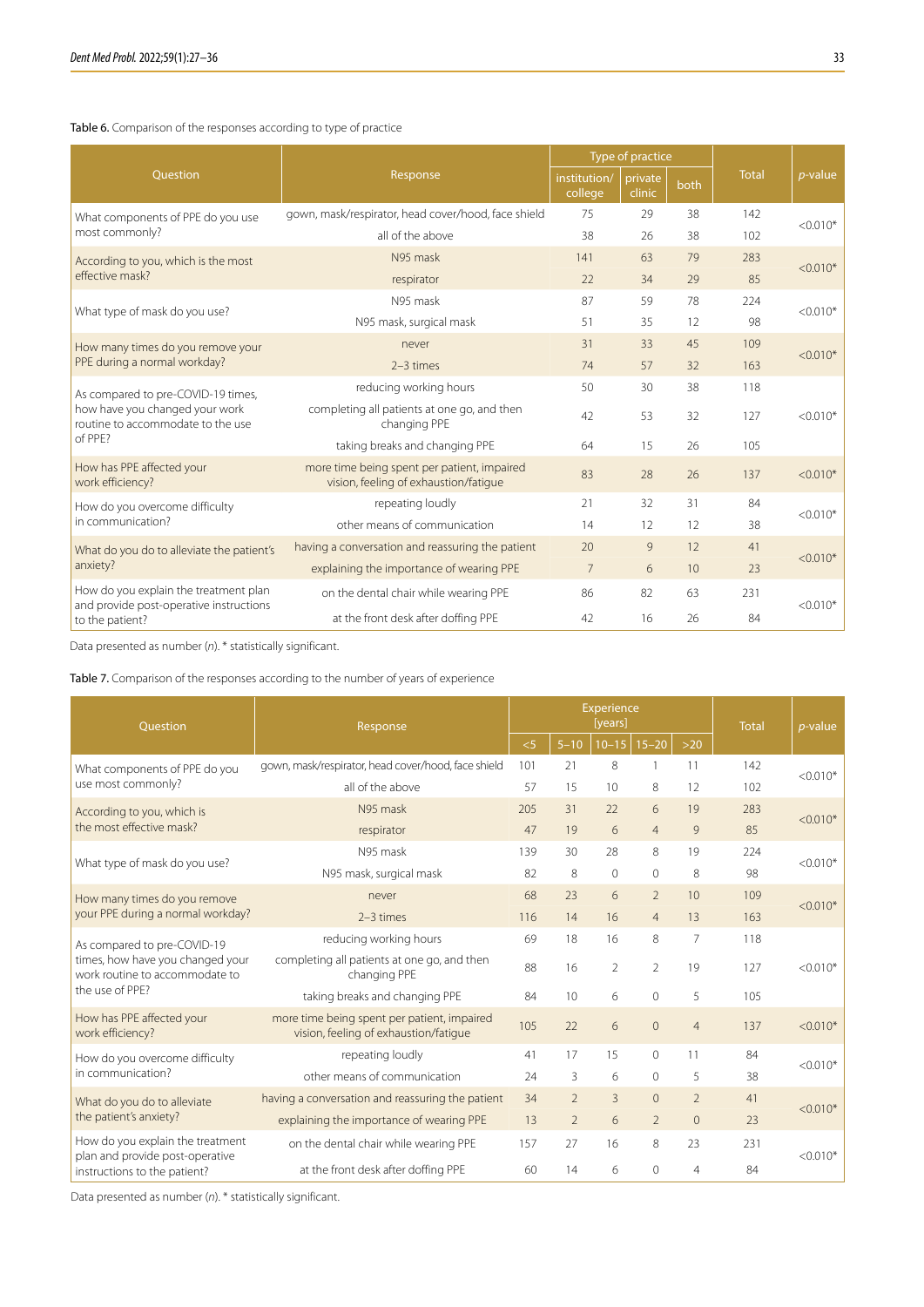|                                                                                                                      |                                                                                         | Specialty         |                |                |                     |                |                          |                |              |                              |                         |              |            |
|----------------------------------------------------------------------------------------------------------------------|-----------------------------------------------------------------------------------------|-------------------|----------------|----------------|---------------------|----------------|--------------------------|----------------|--------------|------------------------------|-------------------------|--------------|------------|
| <b>Ouestion</b>                                                                                                      | Response                                                                                | general dentistry | prosthodontics | orthodontics   | pediatric dentistry | endodontics    | oral pathology           | oral surgery   | periodontics | medicine and radiology<br> a | public health dentistry | <b>Total</b> | $p$ -value |
| What components of PPE do you<br>use most commonly?                                                                  | gown, mask/respirator,<br>head cover/hood, face shield                                  | 68                | 15             | 9              | 21                  | 6              | 6                        | 4              | 8            |                              | 4                       | 142          | $< 0.010*$ |
| What type of mask do you use?                                                                                        | N95 mask                                                                                | 99                | 37             | 14             | 18                  | 12             | 12                       | 6              | 12           | 10                           | $\overline{4}$          | 224          | $< 0.010*$ |
| As compared to pre-COVID-19<br>times, how have you changed your<br>work routine to accommodate to<br>the use of PPE? | reducing working hours                                                                  | 59                | 20             | $\Omega$       | 10                  |                | Δ                        | Δ              | 8            | 4                            | 5                       | 118          | $< 0.010*$ |
| How has PPE affected your<br>work efficiency?                                                                        | more time being spent<br>per patient, impaired vision,<br>feeling of exhaustion/fatique | 81                | 14             | 12             | 8                   | $\Omega$       | $\overline{\mathcal{A}}$ | Δ              | 6            | 6                            | $\mathfrak{D}$          | 137          | $< 0.010*$ |
| How do you overcome difficulty                                                                                       | repeating loudly                                                                        | 35                | $\mathfrak{D}$ | 9              | 12                  | 3              | $\Omega$                 | 4              | 10           | 6                            | 3                       | 84           | $< 0.010*$ |
| in communication?                                                                                                    | other means of communication                                                            | 16                | 3              | 6              | 3                   | $\Omega$       | $\mathbf{1}$             | $\Omega$       | 0            | 9                            | $\mathbf 0$             | 38           |            |
| What do you do to alleviate<br>the patient's anxiety?                                                                | having a conversation<br>and reassuring the patient                                     | 28                | $\mathbf{0}$   | $\overline{0}$ | 5                   | $\overline{0}$ | $\overline{0}$           | $\overline{3}$ | 5            | $\Omega$                     | $\overline{0}$          | 41           | $< 0.010*$ |
| How do you explain the treatment<br>plan and provide post-operative<br>instructions to the patient?                  | on the dental chair while wearing<br>PPF                                                | 126               | 25             | 21             | 13                  |                | 16                       | 4              | 3            | 10                           | 2                       | 231          | $< 0.010*$ |

#### Table 8. Comparison of the responses according to the specialty

Data presented as number (*n*). \* statistically significant.

## **Discussion**

This study assessed the common concerns among dentists about practicing during the COVID-19 pandemic as well as the overall effects of the pandemic on dental setups. Apart from its influence on clinical practice, the pandemic has also affected dental schools and dental university hospitals, resulting in partial or full closure. This in turn has had a negative impact on dental training and education, despite online teaching protocols.5 Personal protective equipment prevents exposure to an infectious agent or a body fluid by creating a barrier between the potential infectious material and the health care worker.6 It includes gloves, gowns, shoe covers, head covers, masks, respirators, face shields, and goggles. The responses indicate that 36% of the participants used gowns, masks/respirators, head covers/hoods, and face shields. It was found that 57% of the participants used an N95 mask, and 25% used both an N95 mask and a surgical mask for additional protection (Table 3). There are 2 issues to be considered with regard to the efficacy of a face mask – the filtration of the material and the fit of the design.7 A surgical mask is a loose-fitting, disposable mask and does not provide complete protection. An N95/ FFP2 respirator is designed to achieve a very close facial fit and very efficient filtration of airborne particles. The edges of the respirator are designed to form a seal around

the nose and the mouth. The donning and doffing of PPE is a critical process that requires significant attention to detail. This process, particularly the removal and disposal of the contaminated PPE, is considered a very important step in limiting exposure to pathogens.<sup>1</sup>

When examining the changes introduced by the participants regarding their food intake pattern, 34% of the participants did not take any lunch/water breaks between patients and 33% preferred completing all of the patients for the day, and then removing their PPE. This could lead to ill effects, like dehydration, fatigue, irritability, and constant hunger, which could in turn affect their work. Eating more nutritious, immunity-boosting, vitamin-rich food was preferred by many, especially in this COVID-19 era. Some dentists skipped or delayed their meals because of an ongoing patient or to avoid the inconvenience of removing their PPE. This can prove harmful in the long run by causing serious side effects that include fatigue, skin problems, depression, and weight loss. According to this survey, 85% of the dentists reported that the arduous use of PPE affected their work efficiency. In fact, 35% of the participants said that they spent more time per patient owing to the use of PPE. Some endodontists responded that it took more time to complete a root canal, since their tactile sensation was diminished due to the use of double gloves. According to a survey conducted by Swaminathan et al.,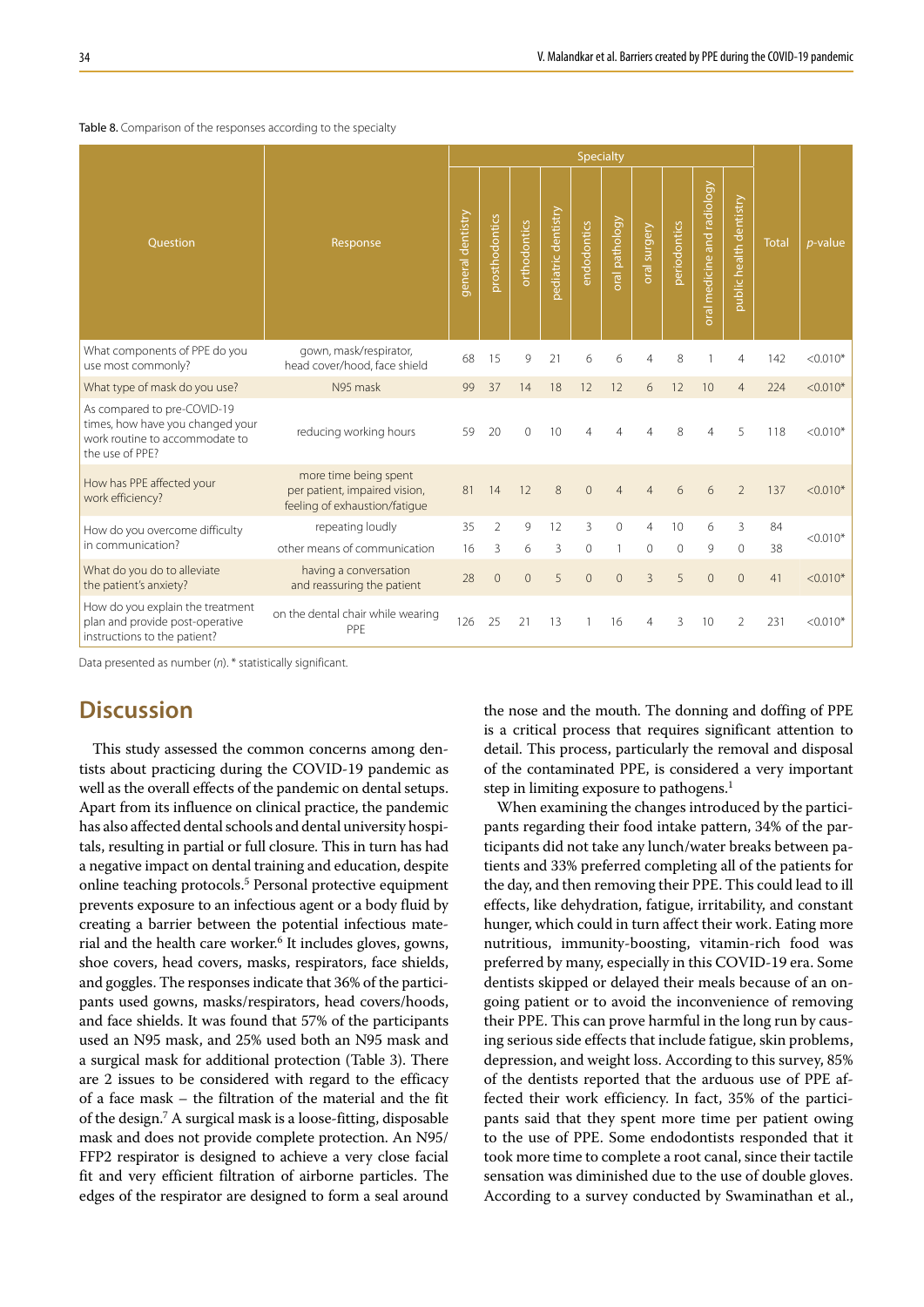vision is impaired due to the presence of a face shield, and thus using a microscope has become difficult.<sup>8</sup> In the present study, it was found that the participants had a constant feeling of exhaustion due to the heat and perspiration caused by the use of PPE.

Dental professionals of all ages are experiencing increased levels of physical and emotional discomfort since resuming the routine care. The study found that 43% of the participants reported headaches, which is the 3<sup>rd</sup> most often reported side effect of implementing the advanced PPE protocols (Fig. 1). This could be a sign of dehydration.9 To avoid or minimize headaches and dehydration, it is important to drink enough fluids during the day. Profuse sweating was reported by 74% of the respondents and 52% reported breathlessness. Taking short breaks throughout the day that allows one to remove their PPE may help overcome these difficulties. Reduced  $O_2$  in the inspired air,  $CO_2$ retention, rebreathing, and increased temperature, in isolation or combination, during prolonged PPE use could be a cause of physical exhaustion and breathlessness.<sup>10</sup> In the present survey, 28% of the respondents reported skin irritation or oily skin due to the use of face masks. The constant rubbing of the mask against the skin causes micro-tears, allowing easier entry for bacteria and dirt to clog the pores.<sup>11</sup> Exposure duration is considered to be the main risk factor for facial dermatitis, particularly when masks and goggles are worn for over 6 h. Washing hands more than 10 times a day may increase the risk of hand damage.<sup>12</sup>

The study findings support the authors' assumption that there is difficulty in communication due to the use of PPE (as reported by 89% of the participants). With the mouth being completely covered, safety glasses covering the eyebrows and face shields further muffling sound, in addition to the noisy working environment, both patients and the dental staff struggle to comprehend each other (as reported by 53% of the participants). Dentists have adapted themselves to overcome this communication gap. For example, 22% stated that repeating their instructions loudly was effective. However, in addition to frustration or miscommunication, raising one's voice for prolonged periods may lead to issues with voice strain and abuse.<sup>12</sup> A further 10% resorted to other means of communication, such as providing instructions via text messages or calls, writing on a piece of paper, or using a microphone with a small speaker. Non-verbal communication with hand gestures and other movements also proved to be effective.

Generally, when interacting with an unfamiliar face, people tend to focus their attention on the mouth and the eyes, as these are most expressive. For health care workers, it is difficult to convey a feeling of calmness or happiness, as almost 85% of the face is covered with PPE.<sup>13</sup> This can add to the stress and anxiety patients already feel owing to this health care crisis. $14$  To alleviate this anxiety, the participants explained the importance of wearing PPE and how it provides safety to both the operator and the patient.15 Having a conversation and reassuring the patient, or lightening the mood with a joke proved to be helpful. Communication is not just simply talking; the tone of the speech and expressions are important factors that influence it. Not only does the current use of masks and safety glasses make communication difficult, but it also causes digging on the bridge of the nose and the sides of the face, which may cause skin irritation. Prolonged side effects, like dehydration, sweating, fatigue, breathlessness, and headaches could be detrimental in the long run.

The use of PPE has been amplified during the COVID-19 pandemic; however, protection needs to be comfortable, not only to prevent fatigue or physical pain, but also for psychological well-being.<sup>16</sup>

## **Conclusions**

Even though the use of PPE has become more important than ever, the results of this study show that it is a challenge for dentists in a clinical setup. As reported by the participants, there is difficulty in communication due to the added layers and the muffling of sound, and changes in work routines and food intake patterns may cause malnourishment and dehydration. There was a significant decrease in work efficiency owing to the added layers and their side effects. The most frequent side effect of PPE was profuse sweating, while the least experienced was a hoarse voice. All of the dentists faced side effects like dehydration, headaches, sweating, and fatigue, which could be detrimental in the long run.

In order to mitigate these problems, adapting to other means of communication, alleviating the patient's anxiety, taking regular breaks, drinking plenty of water, and having a healthy and balanced diet are essential for dentists in the COVID-19 era.

### **Ethics approval and consent to participate**

The study was approved by the institutional Research Ethics Committee (No. of approval 144/IRB/YMTDC2021) after obtaining approval from 2 reviewers. The respondents participated in the study voluntarily.

#### **Data availability**

All data generated and/or analyzed during this study is included in this published article.

## **Consent for publication**

Not applicable.

#### **ORCID iDs**

Vallari Malandkar **b** https://orcid.org/0000-0001-8417-5366 Sheetal Choudhari **I**nttps://orcid.org/0000-0001-5798-3704 Dheeraj Kalra https://orcid.org/0000-0003-1220-7327 Parmeet Banga **D** https://orcid.org/0000-0001-6769-9619